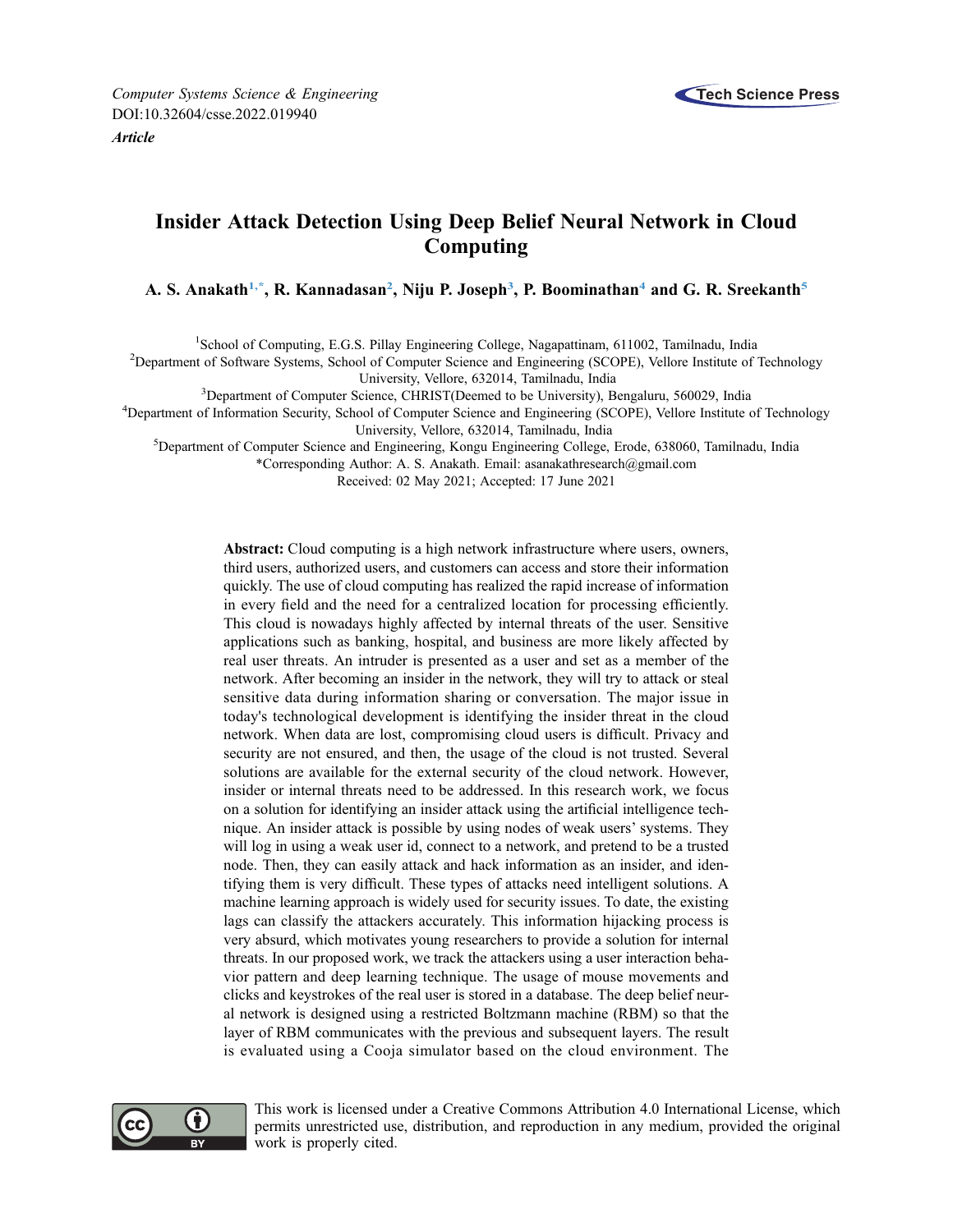accuracy and F-measure are highly improved compared with when using the existing long short-term memory and support vector machine.

Keywords: Cloud computing; security; insider attack; network security; privacy; user interaction behavior; deep belief neural network

## 1 Introduction

The information technology (IT) world has a new revolution technology called cloud computing. A cloud infrastructure has many benefits, such as dynamic resource utilization, on-demand storage processing, and sharing unlimited resources. Cloud computing is creating a new revolution in the IT sector, but security is the major problem. The network security is highly affected by outsider and insider intruders. Providing external security is very easy, but internal security is a very difficult task. Internal intruders are pretending to be real users in the network. They tend to use authorized nodes and collapse the entire cloud network by attacking sensitive information [\[1\]](#page-12-0). External security has advanced firewall software to protect the system from outsider threats. When compared with an external threat, an insider attack is the most dangerous one. Insider attacks take place by following loopholes, such as using an authorized node or attacking using an authorized ID or malicious attack pretending to be a trusted node or stealing sensitive information as a user. If an intruder is present in the cloud network, then the intruder lays a way for other malicious nodes to enter the network. Recently, several studies on security threats in cloud computing exist.

In this research article, we consider abnormal behavior as a threat. However, such an abnormal behavior may have some reasons, such as a broken node that cannot work normally. Identifying malicious behavior is very challenging among insider attacks. Hackers inside the network look for the weakest node and then attack the sensitive data in the cloud server. Authorized user attackers as an insider affect the cloud network in privacy preservation. They pretend to a real user and obtain all legal services from the cloud service provider. These problems of internal attack are currently handled using various machine learning (ML) approaches.

Organizations face most damages on reputation, financial data, and enterprise property because of internal threats. As of the 2018 report, 53% of the attack happens because of insider hacking, and 28% are internal attackers adjudged as an organization origin  $[2,3]$  $[2,3]$  $[2,3]$  $[2,3]$  $[2,3]$ . The leakage of data statistics conducted states that many internal or insider threats are noticed by the media. The big solution from most organizations tends to buy or design powerful firewalls, cyber techniques, intrusion identification, and digital monitoring system to identify insider threats. Identifying the wrong or malicious nodes in the organization is possible using the threat detection technique. This technique provides mitigation measures and detection before attacking. Whatever technology precipitates, identifying and understanding insider attacks are difficult. Every existing technique has some limitations, and many solutions fail to detect exact insiders. Therefore, studying the limitation of existing internal attack algorithms and identifying the solution for limitations are necessary. Recently, ML and deep learning techniques provide a solution for most security issues in the cloud network. Among them, identification of user behavior in various perspectives is highly motivated to obtain a better solution.

The best-case study of insider threats includes one of the famous problem cases in Wiki Leaks on July 25, 2010, where a diary during the Afghan war is released as a document containing more than 90,000 reports. The diary describes the Afghan war from 2004 to 2010. This leakage is caused by an insider army of the US. He is a worker in army analytic in the intelligence department, making government communities and business organizations pay attention to insider threats. The "insider threat"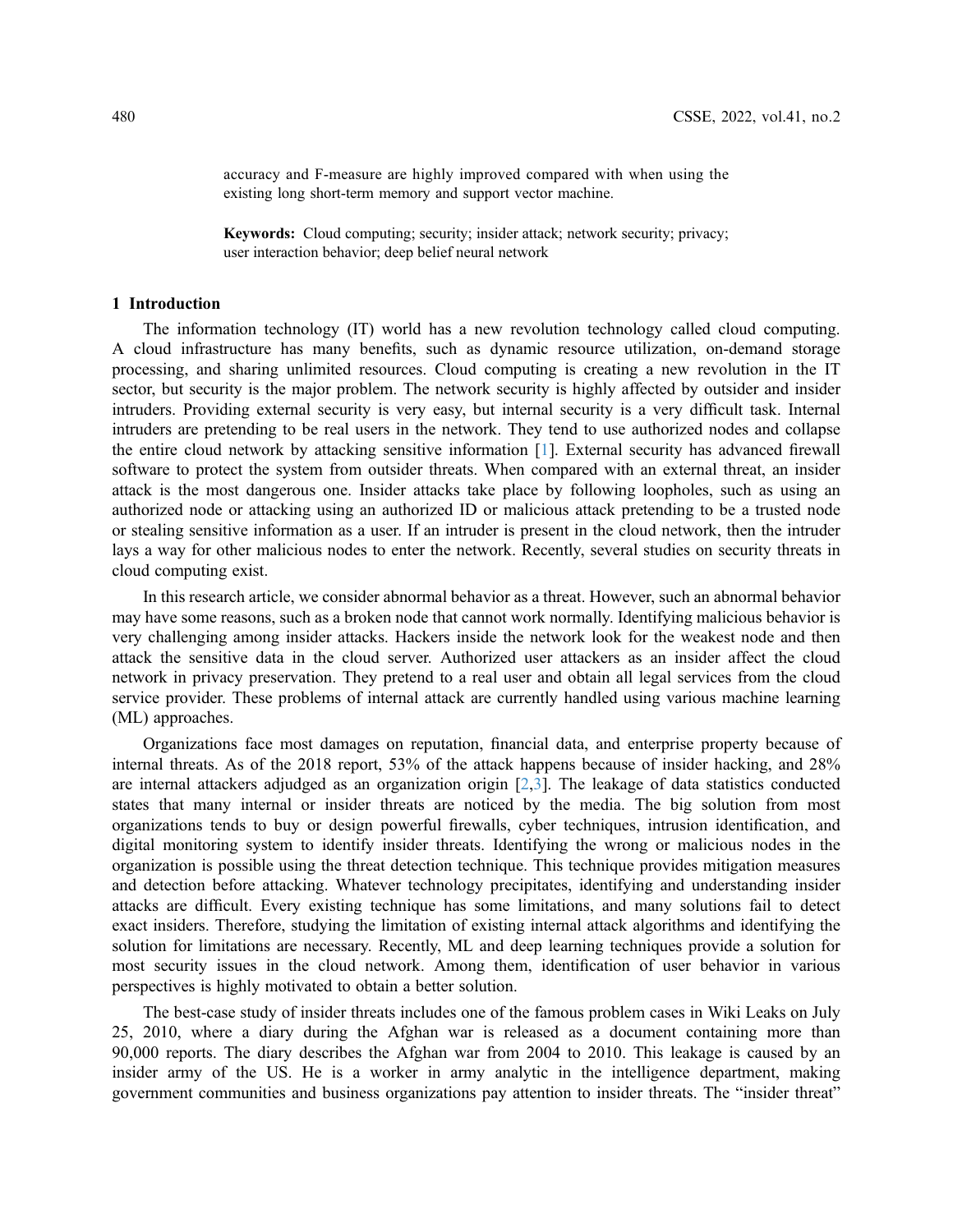among scholars is defined as an authorized access node misused by an authorized user to harm or other intentions. Many ML techniques focus on determining a negative intention.

A spammer user identification method is an ML approach used to learn the behavior of the user in the cloud network [\[4\]](#page-12-3). The collected behavior is classified using deep learning technology. The training layer detects the behavior and classifies them as a normal or abnormal user. To date, cloud service providers have not provided adequate datasets in real time. Considering the confidential data process, we cannot obtain real datasets. Hence, we use supervised algorithms to look for real datasets for training the model. Training the model without a proper dataset is very insufficient and hard. Moreover, unsupervised learning does not require pre-training of dataset in the training model but takes input data at a time and trains the model automatically during the process.

The traditional approach fails to take sufficient data to classify insider attacks. The techniques such as long term, short term, and support vector machine (SVM) do not meet the real-time needs of organizations. In this proposed model, we plan to train the incoming data dynamically using the user behavioral approach. The behavior pattern is collected using user mouse movements and clicks and keystroke details. Every user has a unique behavior. Based on this sensitive behavior recognition, this research contributes as follows:

- 1. We focused on detecting the insider using their unique character or behavior. Every person in the organization has individuality in the usage of mouse movements and clicks and keystrokes. This research collects the user behavior on mouse movements and clicks and keystrokes for the best feature extraction process.
- 2. A cruel insider from the organization has been identified by monitoring their interaction behavior. If changes in normal behavior exist, then our system detects and alerts the organization.
- 3. The ML strategy of the deep learning technique using a belief neural network is designed to train the user interaction behavior and detect abnormalities from the trained model.
- 4. The result of the proposed model is compared with that of the existing techniques such as SVM and long-term memory. The accuracy of the proposed research article is highly improved compared with that of the existing models.

The paper is further organized as follows. Section 2 reviews previous works to improve the present algorithm. Section 3 computes the proposed model with an architectural summary and workflow progress. Section 4 describes the result and evaluation. Section 5 concludes the study and proposes future scope.

## 2 Related Work

External threats are greatly influenced by internal attack detection techniques. The detection of an internal threat is fully based on the strategy of overflowing using a buffer [[5](#page-12-4)]. An internal threat does not provide efficient metrics for the testing environment. Testing on real data has a very limited measure. The traditional insider attack detection can be classified as host-based, networking-based, and informationbased detections. The user behavior of the host nodes is monitored in this research article. Host-based intruder detection is conducted by monitoring the user behavior pattern. First, the behavior pattern is recorded, and ML techniques are used to detect the changes in the normal behavior pattern. The supervised and unsupervised learning methods are used.

To detect an insider attack, biometric data play a major role in the authentication process nowadays [\[6\]](#page-12-5). The user biometric details and psychological character are stored as testing data. Psychological characteristics such as iris and fingerprint are used. Behavioral data are nothing but mouse movement and click and keystroke patterns of the users. In most detections, physiological biometric data have poor processing applicability and is as simple as password hacking. Keystroke-based internal threat detection is first proposed in 1999. Some behavior characteristics of the user attract attention for security purposes,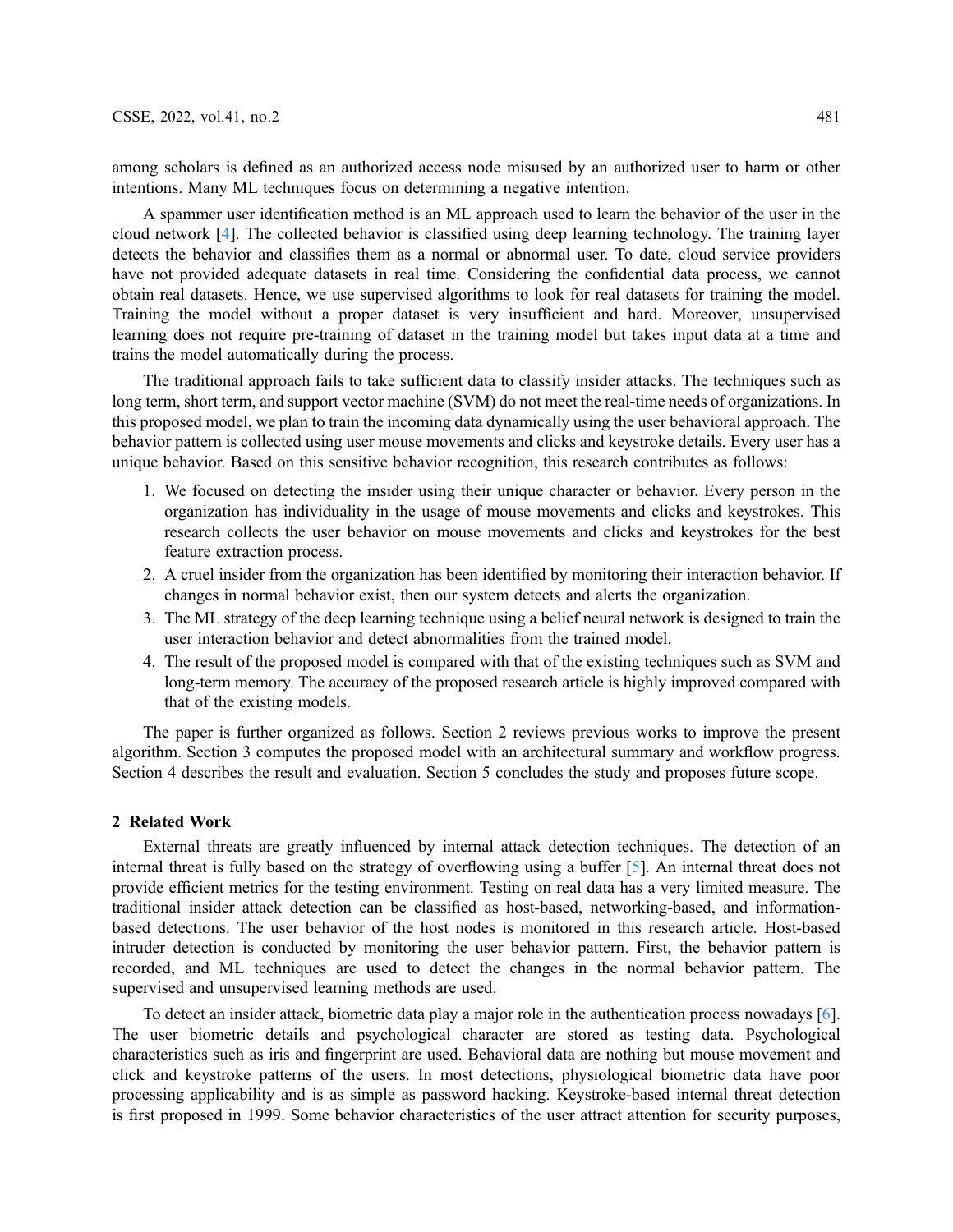and scholars tend to pay more attention to such characteristics for threat detection. The different anomaly detection techniques [\[7,](#page-12-6)[8](#page-12-7)] using mouse patterns are discussed. The patterns are based on mouse movement angle, distances moved, acceleration performed, and others, and keystroke patterns include stroking interval, duration, and valued pairs.

A system based on the European standard [[9](#page-12-8)] for present threat detection techniques on user behavior has a problem with high accuracy. To date, these techniques cannot meet the requirement of security concerns. In most of the present techniques, the output of the false alarm rate is very high. Notably, existing research focused on biological identification as security characteristics. Biological identification is considered an abnormal system model because of lagging in a high-threat detection strategy. These methods consider that the user behavior pattern is very difficult and less potential tasks. Authenticating the user is considered a text classification problem by processing system commands [[10\]](#page-12-9). Here, they use an n-gram framework to process word sequences. The parameters of the system call include the status of processing data and values of results. The system and user calls tend to establish a relationship between the user and process for threat detection [[11](#page-12-10)].

The hidden Markova model is a dynamic method [\[12](#page-12-11)] with the distributive static model combined to detect anomalies in the network. The process of detection is based on the system call by monitoring all the activities on the host side. During the detection process, an overhead by different threat behaviors exists, which leads to the highest false reading. To overcome the above problems, that is, large data log process and drifting problems in training data, article [\[13](#page-13-0)] proposed a technique based on the training data set. A user of this model tends to store its access behavior and characteristics. This behavior pattern is stored as sequences for processing the queries. This technique provides great advantages by reducing a load of data and continuous monitoring of user behavior habits. The main problem with this method is that it is applicable only to certain applications. In our research work, we use the ML model with user behavior to improve dataset and accuracy.

Unsupervised learning algorithms are mostly tried for internal threat detection in existing systems. This technique is easy because it does not require labeled or trained datasets. This algorithm directly uses unlabeled data to find abnormalities in user behavior patterns. The main significance pattern in this learning model is that it does not require training before the examination. This algorithm tends to detect irregular patterns in high-dimensional data automatically without human intervention. Threat detection using a graph is proposed using the unsupervised strategy of  $[14,15]$  $[14,15]$  $[14,15]$  $[14,15]$ . This technique keeps the data statically and checks the abnormality in the normal host nodes. Once the threat is detected, an unsupervised classifier is used dynamically for mining accurate threats [\[16](#page-13-3)].

The problem of data leakage in the developing technological world is addressed using the innovative data-centric model [\[17](#page-13-4)]. Insider threats are continuously growing and breaking the trust of online communication. Here, user behaviors are observed as keystroke details and user addressed consecutive pattern of queries. These details are considered in the training model, and finally, abnormality in this operation is detected. First [[18\]](#page-13-5), the above article uses mouse patterns for detecting threats from an insider. The behavior model is recognized with abnormalities using SVM, probabilistic neural network, and decision tree. The feature combination of keystroke with a biometric pattern is used [[19](#page-13-6)–[21](#page-13-7)] for insider threat detection. They used a statistical algorithm and ensemble classification strategy with network access control for detecting the threat. The intelligence in pattern recognizing using a user typing pattern and keystroke data is used [\[22](#page-13-8)–[24\]](#page-13-9) for accurate threat detection. Detection is performed using the outlier classifier model locally and two-class classification algorithms. Features with user command [[25](#page-13-10)–[27\]](#page-13-11) are computed with dynamical theory on the system. Threatened data are mined using the Lempel Ziv Welch technique, incremental learning methodology, and sequence learning alignment. The stream mining algorithm with a decision graph is used as ensemble techniques [\[28](#page-13-12)–[30\]](#page-13-13) for insider threat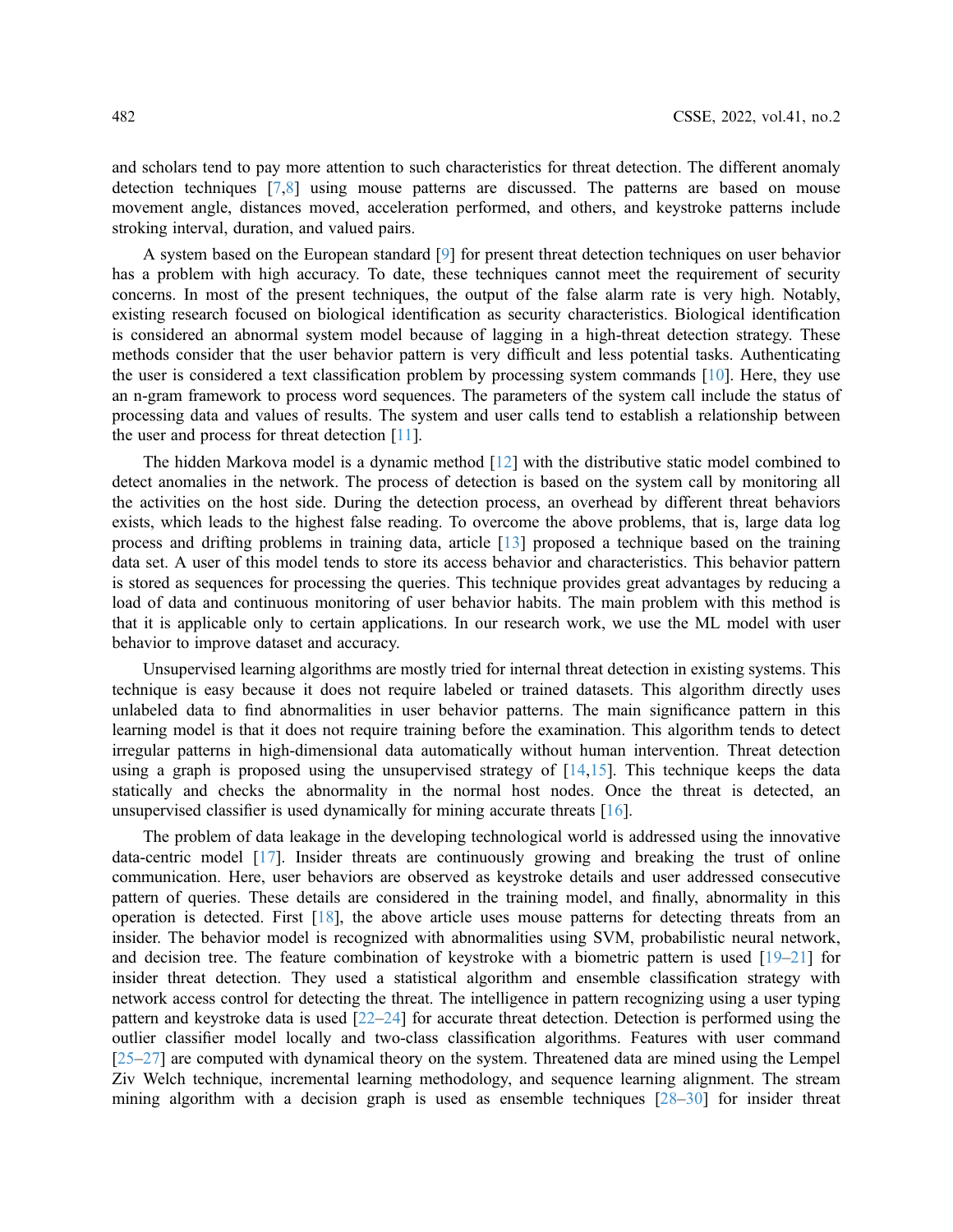detection earlier. This algorithm is a supervised learning approach that gives good accuracy in predicting threats. A two-way authentication protocol is proposed to authenticate the client and server anonymously [[31](#page-13-14)]. This mechanism preserves the identity of the user in the cloud and fulfils the authentication. A novel RSA algorithm for secured key transmission in a centralized cloud environment is proposed [[32\]](#page-13-15). This algorithm encrypts the keys used in group environment. Both these algorithms are said to be computationally efficient.

A new model for insider threat using the ML algorithm is addressed for best performance. This research article uses improvised long short-term memory (ILSTM) to learn the behavior of the user. ILSTM trains automatically with the behavioral patterns of various users. This algorithm correctly classifies the abnormality in the network from the normal user behavior. Another technique is identifying the insider using packet transactions and traffic in the network. The well cyber-using techniques are honey bot detection, and deception techniques are preferred for behavioral analysis.

# 3 Proposed User Interaction Behavior with Deep Belief Neural Network Methodology

The data sources in the cloud are valuable information that can be steeled by attackers because cloud security is a major issue. The security of the cloud network is already secured, although internal attackers still exist. Those internal/insider attackers obtain access to valuable information in the system. The information leakage from the cloud server through an insider is a major issue that leads to the loss of data. In the current research, ML algorithms are used widely for cloud security. ML algorithms with behavioral analysis will help detect and predict insider threats, such as employees and contractors. In this study, to detect insider threats, the combination of interaction behavioral characteristics of the insiders, such as keystroke and mouse dynamics, which are considered for feature extraction and deep learning algorithm called deep belief network (DBN), has been used to predict the abnormal behavior of the insiders in the cloud network. [Fig. 1](#page-4-0) shows the proposed system overview.

<span id="page-4-0"></span>

Figure 1: Overview of proposed cloud insiders' threat detection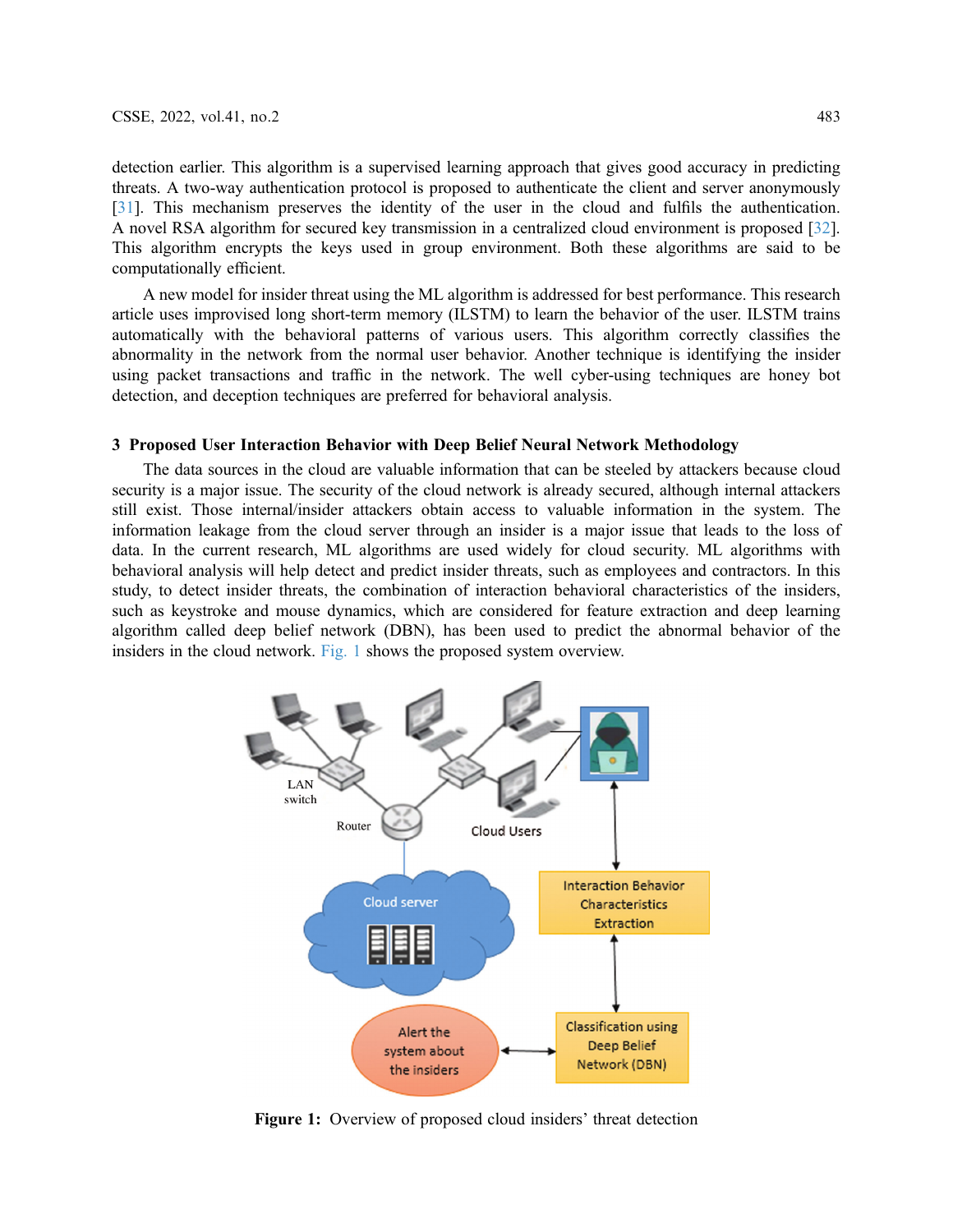## 3.1 Feature Extraction of Behavioral Characteristics of Cloud Users

Insider threats pertain to the security threats caused by people in the organization called employees. These illegitimate accesses of the information may negatively affect the organization's policies and leads to loss of data. These attackers are categorized into two types: traitors and masqueraders. The former are a familiar person who knows the information and assets of the organization, and their behavior fulfills the security policies of the organization. In comparison, the latter are the attackers who gain illegal access to the identity of legitimate users. Moreover, traitors have more information about the access policies, data storage location, and intellectual property details than masqueraders. In this study, the cruel insider from the organization is identified by monitoring their interaction behavior. They are working with their corresponding duties, but their activities are not normal. Based on their actions, the normal users are identified as malicious users. The interaction of the user is categorized into two, namely, rich keystroke and rich mouse operations. With these two kinds of operations, the user can interact with all kinds of data and applications in the cloud system. We assume that these two interaction operations range [0, 1]. The 0 value means key operations, whereas 1 means mouse operations.

#### 3.1.1 Mouse Operations

The mouse movements, such as dragging, clicking, and double clicking, occur when the user wants to select or edit the application/data in the cloud system. The direction of the mouse movement is categorized into eight, and the mean and variance of distance and speed of the mouse movement are recorded. The characteristics of the mouse movements, such as mouse right click (MRclick), mouse left click (MLclick), mouse double click (MDclick), and mouse drag (MDrag), are distance and speed. Distance is calculated for any three consecutive points, that is, A, B, and C, and the length of AC from A to C. Angle is represented as  $\angle$ ABC. [Tab. 1](#page-5-0) presents the mouse operation calculation of distance and speed.

<span id="page-5-0"></span>

| Mouse movements | Distance       | Speed          |
|-----------------|----------------|----------------|
| MDirection0     | Yes            | Yes            |
| MDirection1     | <b>Yes</b>     | Yes            |
| MDirection2     | <b>Yes</b>     | Yes            |
| MDirection3     | <b>Yes</b>     | Yes            |
| MDirection4     | <b>Yes</b>     | Yes            |
| MDirection5     | <b>Yes</b>     | <b>Yes</b>     |
| MDirection6     | <b>Yes</b>     | Yes            |
| MDirection7     | <b>Yes</b>     | Yes            |
| Mrclick         | Yes            | Yes            |
| Mlclick         | N <sub>0</sub> | N <sub>o</sub> |
| Mdclick         | Yes            | N <sub>0</sub> |
| Mdrag           | No             | No             |

Table 1: Mouse operations

<span id="page-5-1"></span>Distance is calculated using the N grams method. For a discrete value, the query of  $k^{\text{th}}$  behavior is represented as  $K = \{k_1, k_2, \ldots k_N\}$ , and its frequency is defined in [Eq. \(1\),](#page-5-1)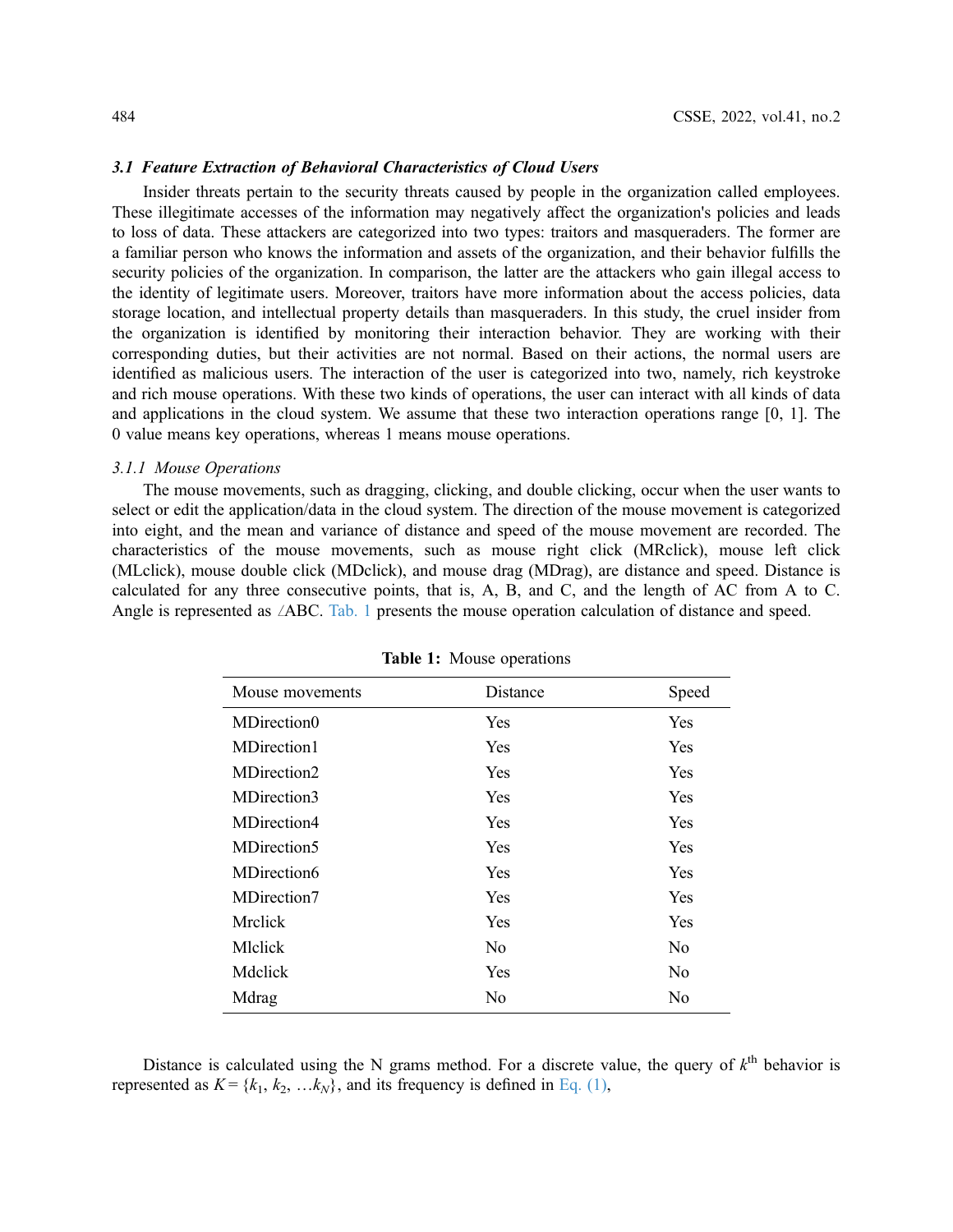$$
F_n(K) = \{ n - gram | n - gram = \langle k_i, ..k_{i+1} \rangle i \in [i, N+1-n]. \tag{1}
$$

The distance between the two lists is defined using the Jaccard coefficient as follows:

$$
D_n(K_1, K_2) = 1 - \frac{|F_n(K_1) \cap_n^F(K_2)|}{|F_n(K_1) \cup_n^F(K_2)|}.
$$
\n<sup>(2)</sup>

## 3.1.2 Keystroke Operations

Keystroke events occur when we press the keys for a particular function. [Tab. 2](#page-6-0) shows the key events used in this work. They are KNum (includes the number keys 1, 2, 3, …), KAlpha (Alphabets, such as A, a, b, c, …), KShift (Shift+num, alpha), KCtrl (ctrl keys, alt, win), KDir (key such as  $\geq$ ,  $\lt$ ), KFunc (F1, F2, …), and KOhter (tab, capslocak, …). The characteristics of the key events are duration and latency. Duration is defined as the difference between the time of key press and key released, which is shown in [Eq. \(3\)](#page-6-1) as follows:

<span id="page-6-1"></span>
$$
duration(user, K) = time_p(u, K) - time_r(u, K),
$$
\n(3)

<span id="page-6-2"></span>where u-user, time<sub>p</sub> $(u, K)$  pertains to the time to press the key of the user u, and time<sub>r</sub> $(u, K)$  is the time to release the key of the user u. The latency of the keyboard not used is defined in Eq.  $(4)$ .

<span id="page-6-0"></span>

| Key events | Duration        | Latency                       |
|------------|-----------------|-------------------------------|
| Knum       | Time (up, down) | Time (key release, key press) |
| Kalpha     | Time (up, down) | Time (key release, key press) |
| Kshift     | Time (up, down) | Time (key release, key press) |
| KCtrl      | Time (up, down) | Time (key release, key press) |
| Kdir       | Time (up, down) | Time (key release, key press) |
| K func     | Time (up, down) | Time (key release, key press) |
| Kother     | Time (up, down) | Time (key release, key press) |

Table 2: Key events and their characteristics

 $L(u, K) = \text{time}_r(u, K) - \text{time}_p(u, K).$  (4)

<span id="page-6-3"></span>The feature vector of these keystroke operations is defined in [Eq. \(5\)](#page-6-3).  $\{\langle duration(u, K_1), latency(u, K_1)\rangle, \ldots, \langle duration(u, K_n), latency(u, K_n)\rangle.\tag{5}$ 

With these extractions of user interaction behavior using the mouse movements and clicks and keystroke operations, the deep learning-based classification is performed to identify the malicious insider in the cloud.

#### 3.2 Insider Threat Classification Using DBN

This study uses a deep learning-based classification algorithm called DBN to identify the threat from the cloud user. The standard neural network-based classification consists of three layers, such as input, hidden, and output layers. Many researchers modified the standard neural network structure through deep learning to improve classification accuracy. Deep learning is the extension of a standard neural network with stacked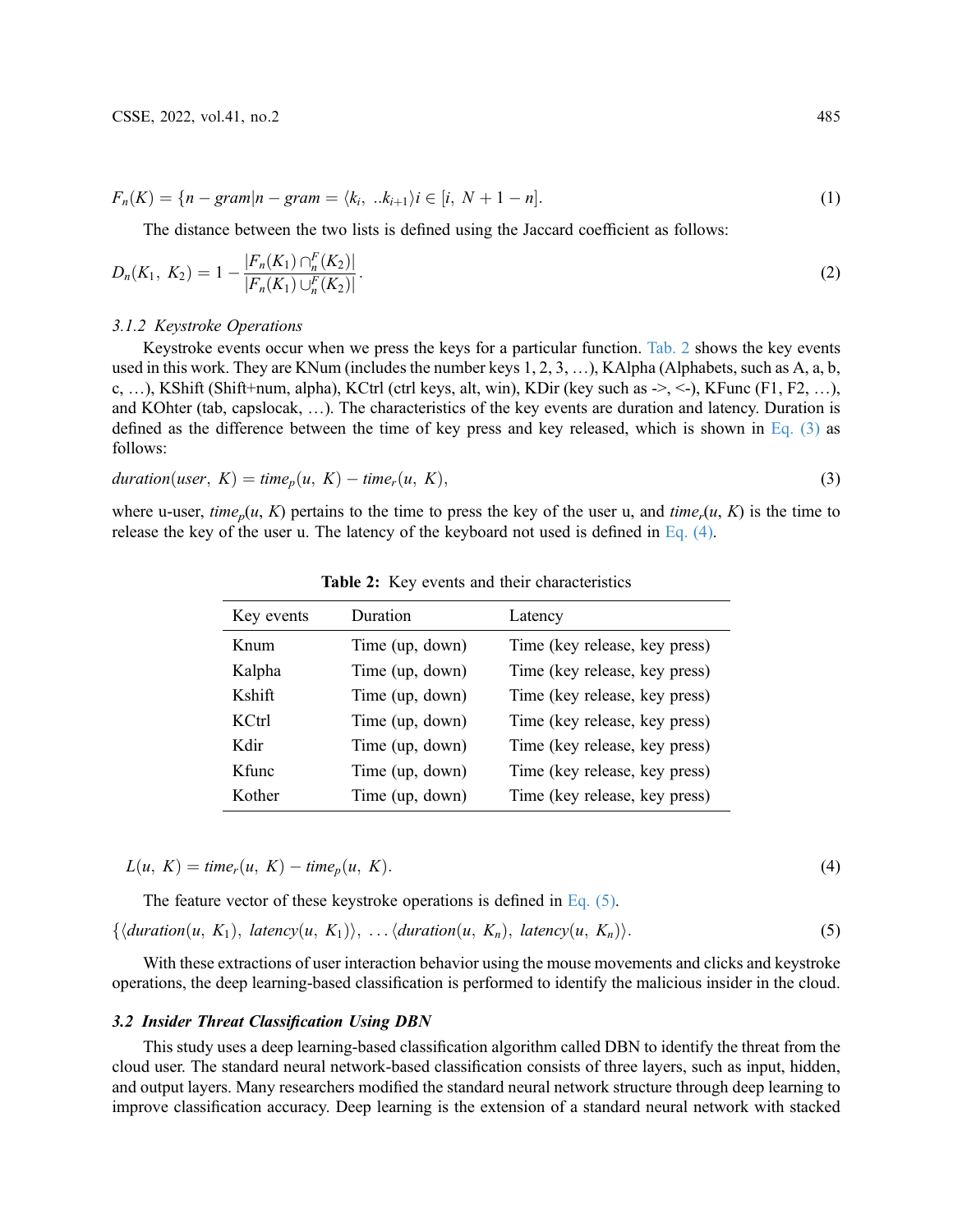hidden layers. Deep learning can handle very large, high-dimensional data with billions of parameters. Among the various deep learning algorithms, DBN is recently popular in ML because of its promised advantages including fast implication and ability to handle larger and higher network structures. DBNs are generative models comprising multiple layers of hidden units. DBN consists of one visible layer and multiple hidden layers. A visible layer is responsible for transmitting the input data to the hidden layers to complete the ML process. This layer is based on a restricted Boltzmann machine (RBM), and the layer of RBM communicates with previous and subsequent layers. Each respective RBM contains two sub-layers, such as visible and hidden layers. The connection between the visible and hidden layers in the RBM is restricted. The transformation process of data from visible to hidden layer is activated through the sigmoid function based on the RBM learning rule. [Fig. 2](#page-7-0). shows the architecture of DBN with RBM. The architecture consists of three stacked RBMs. RBM1 consists of visible and hidden layer 1, RBM2 consists of hidden layers 1 and 2, and RBM3 consists of hidden layers 2 and 3.

<span id="page-7-0"></span>

Figure 2: DBN with RBM

The DBN structure with stacked RBM, which is the training process of the DBN classifier, is based on the training of each RBM with a learning rule. The parameters for training include synaptic weight among the layers, bias, and states of the neurons. The state of each neuron in each RBM is formed by transforming the bias and state of the neuron from the previous layer weight to the next layer. The sigmoid function is used for this transformation as in Eq.  $(6)$ .

<span id="page-7-1"></span>
$$
P(s_i = 1) = \frac{1}{1 + \exp(-b_i - \sum_j s_j w_{ij})}.
$$
\n(6)

<span id="page-7-2"></span>Initially, the synaptic weight and bias of all the neurons in the RBM layer are initialized. Each input training data consists of two phases: positive and negative. A positive phase converts the data from the visible to the hidden layer, whereas a negative phase converts the data from the hidden to the corresponding visible layer. The individual activation of positive and negative phases is calculated using [Eqs. \(7\)](#page-7-2) and [\(8\),](#page-8-0) respectively.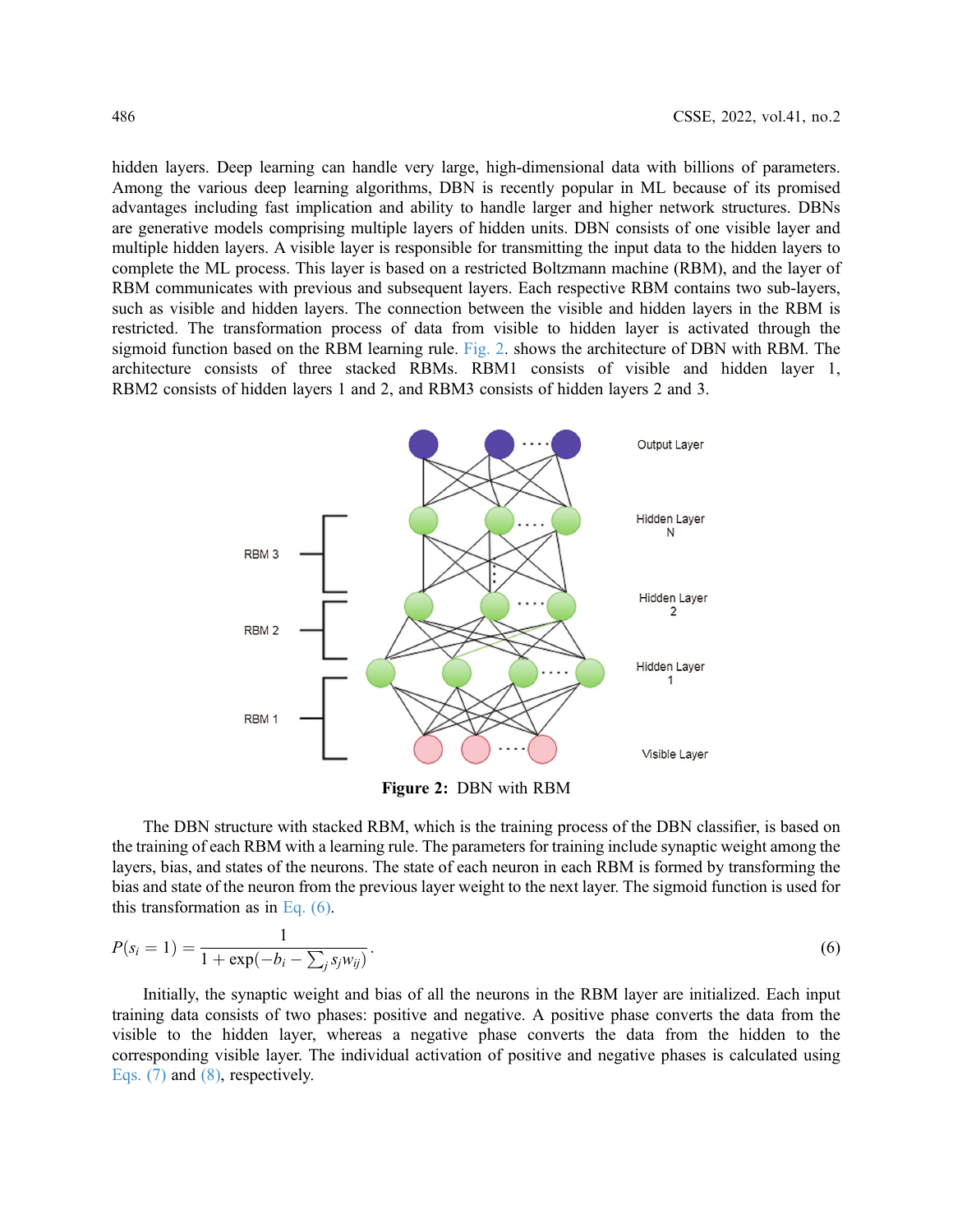<span id="page-8-0"></span>
$$
P(v_i = 1 | h) = sign(-b_i - \sum_j h_j w_{ij}),
$$
\n<sup>(7)</sup>

$$
P(h_i = 1|v) = sign(-c_i - \sum_j h_j w_{ij}).
$$
\n(8)

<span id="page-8-1"></span>Compared with the normal DBN, in this work, the weight parameters are optimized until the maximum number of epochs is reached. The training process continues, and the parameters are optimized using [Eq. \(9\)](#page-8-1).

$$
update(w_{ij} + \frac{\eta}{2} \times (positive(E_{ij}) - negative(E_{ij}))\big),
$$
\n(9)

where, positive( $E_{ii}$ )-Positive statistics of edge  $E_{ii} = p(h_i = 1|v)$ , negative( $E_{ii}$ )-Positive statistics of edge  $E_{ii} = p$  $(v_i = 1|h)$ ,  $\eta$ - learning rate.

The mentioned process is for the training of one RBM, and the same process will repeat until all the RBM are trained. [Fig. 3](#page-9-0) depicts the workflow of DBN.

## Algorithm 3: (improved DBN)

**Input:** keystroke and mouse features, Maxepoch, bias, synaptic weight,  $epoch = 1$ 

Output: trained network with classification

Step 1: Train the first layer of the RBM with the input of the first hidden layer as  $h^0$ . Using [Eqs. \(7\)](#page-7-2) and [\(8\)](#page-8-0)

- Step 2: while ( epoch  $\leq$  maxepoch)
- Step 3: update weight and bias using [Eq. \(9\)](#page-8-1).
- Step 4: the first-layer representation is used for the next layer as P ( $h^1 = 1|h^0$ )
- Step 5: train the consecutive layer of RBM
- Step 6: end

In this proposed work, insider threat detection is considered the binary classification problem. DBN is used as a classifier to detect the insiders who are vulnerable to access the cloud data. The insider is classified with the features extracted from their behavioral interaction to access the application or data through the mouse and keystroke operations. The abnormal access of these keystrokes and mouse movements are calculated and used as a feature for the insider detection classification.

### 4 Results and Discussions

The simulation of the proposed cloud insider threat detection is experimented using a Cooja simulator based on the cloud environment. The classification model is evaluated with open-source datasets. The dataset is divided into training and test dataset. The proposed DBN provides better results than other ML algorithms, such as SVM and improved LSTM. [Fig. 4](#page-10-0) shows the simulation set with 20 nodes, where the normal and malicious user nodes are represented in green and red, respectively.

For the simulation, two-user interaction behavior is recorded for evaluation with the access of three applications in the cloud environment, namely, browser, MS-Word, and game. [Tab. 3](#page-11-0) presents the recorded results.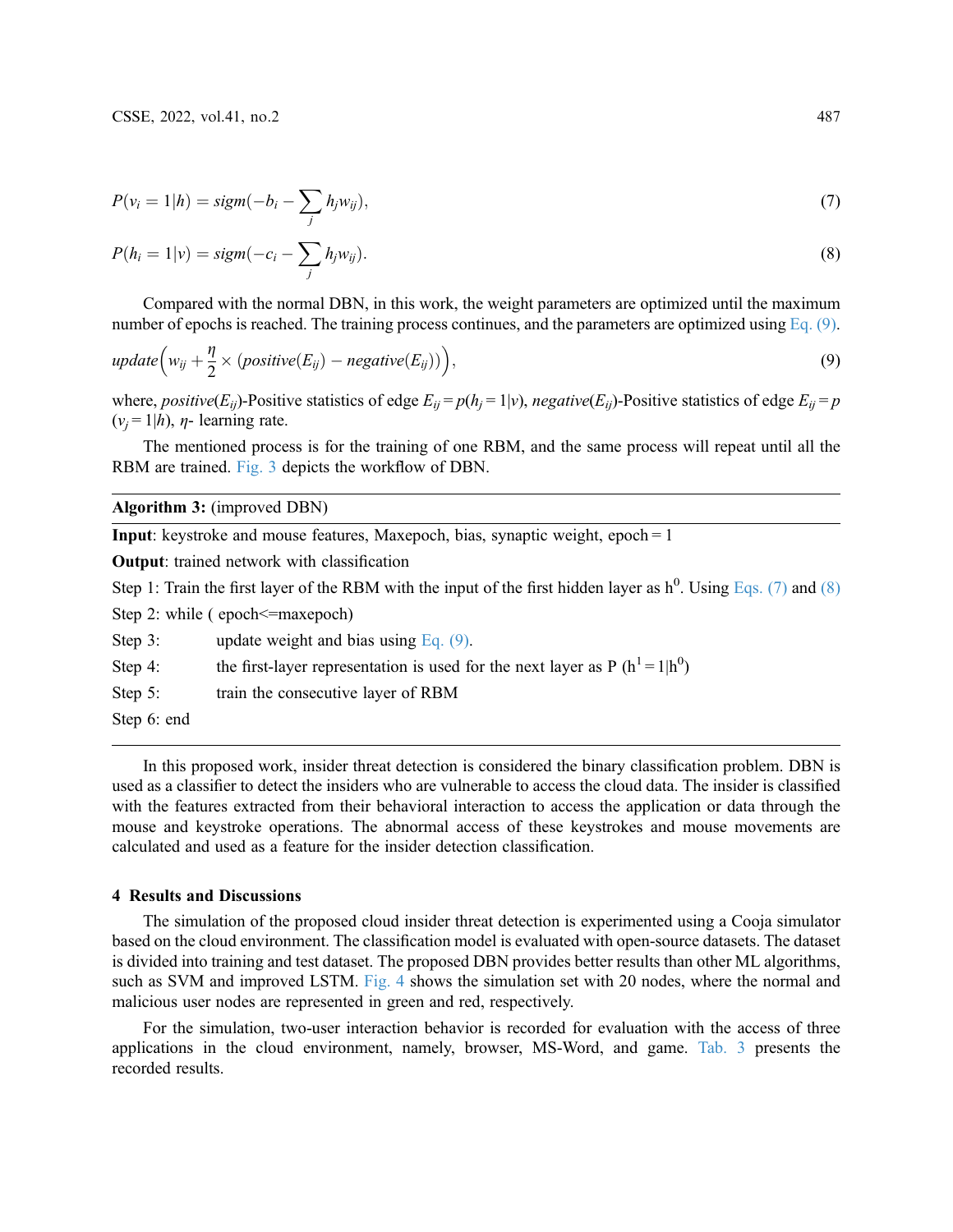<span id="page-9-0"></span>

Figure 3: Workflow of the proposed insider threat detection

The interaction in [Tab. 3](#page-11-0) is calculated as the mouse operation divided by the whole events of keystroke and mouse. With these interaction features, the classification is performed using the proposed deep learning algorithm. To evaluate the effectiveness of the proposed system, the evaluation metrics such as Accuracy and F-Measure are used. The accuracy on detecting the misbehaving user node is rated using the accuracy metrics, and the mean of precision and recall is measured using F-measure. Higher accuracy and F-measure lead to an effective performance of the detection algorithm. These metrics are calculated using [Eqs. \(10\)](#page-9-1) and [\(11\)](#page-9-2).

<span id="page-9-1"></span>
$$
Accuracy = \frac{TP + TN}{N},\tag{10}
$$

<span id="page-9-2"></span>where  $N$  is the total number of sample input data, TP is the rate to detect the malicious insider as a malicious insider, and TN pertains to the rate to detect the normal valid user as a normal valid user.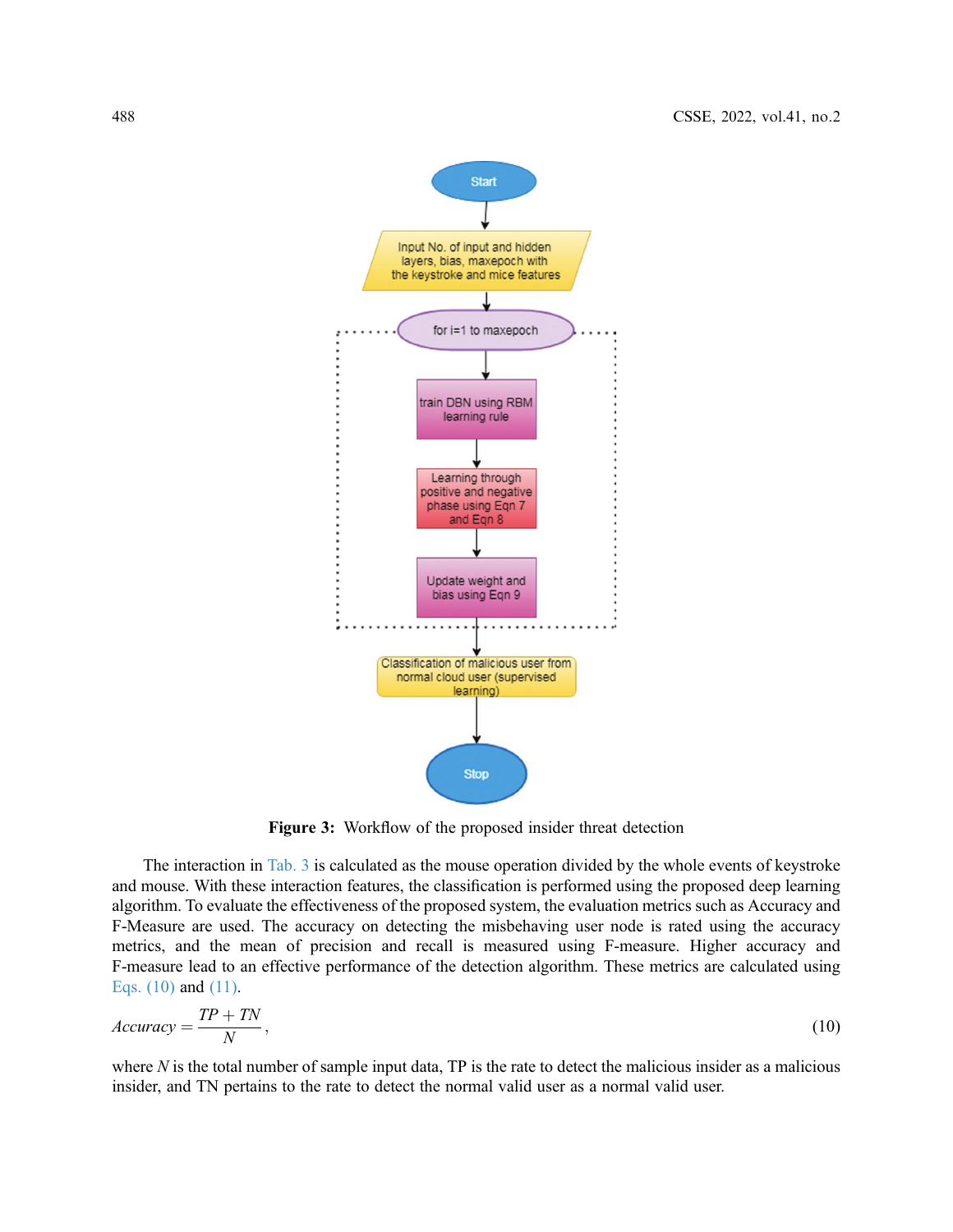<span id="page-10-0"></span>

Figure 4: Cloud user simulation setup

|  | <b>Table 3:</b> User interaction behavior details for a sample user |  |  |  |
|--|---------------------------------------------------------------------|--|--|--|
|  |                                                                     |  |  |  |

<span id="page-10-1"></span>

| Applications   | User 1              |                 |             |
|----------------|---------------------|-----------------|-------------|
|                | Keystroke operation | Mouse operation | Interaction |
| <b>Browser</b> | 335(2.24)           | 136057 (27.54)  | 0.92        |
| MS-Word        | 11100 (74.96)       | 61500 (12.45)   | 0.14        |
| Game           | 3300 (22.76)        | 29600 (59.91)   | 0.72        |

$$
F-Measure = \frac{2*precision*recall}{precision+recall},
$$
\n(11)

$$
precision = \frac{TP}{TP + FP},\tag{12}
$$

$$
recall = \frac{TP}{TP + FN},\tag{13}
$$

where FP is the rate to detect the valid normal user as a malicious user and FN is the rate to detect the malicious user as a valid normal user. Initially, the user interaction behavior is validated by dividing the test dataset into a block of different sizes. The statistical measurement of each user of the block is calculated. [Tab. 4](#page-10-1) and [Fig. 5](#page-11-1) show the evaluated results of proposed methods with the existing cloud insider threat detection scheme.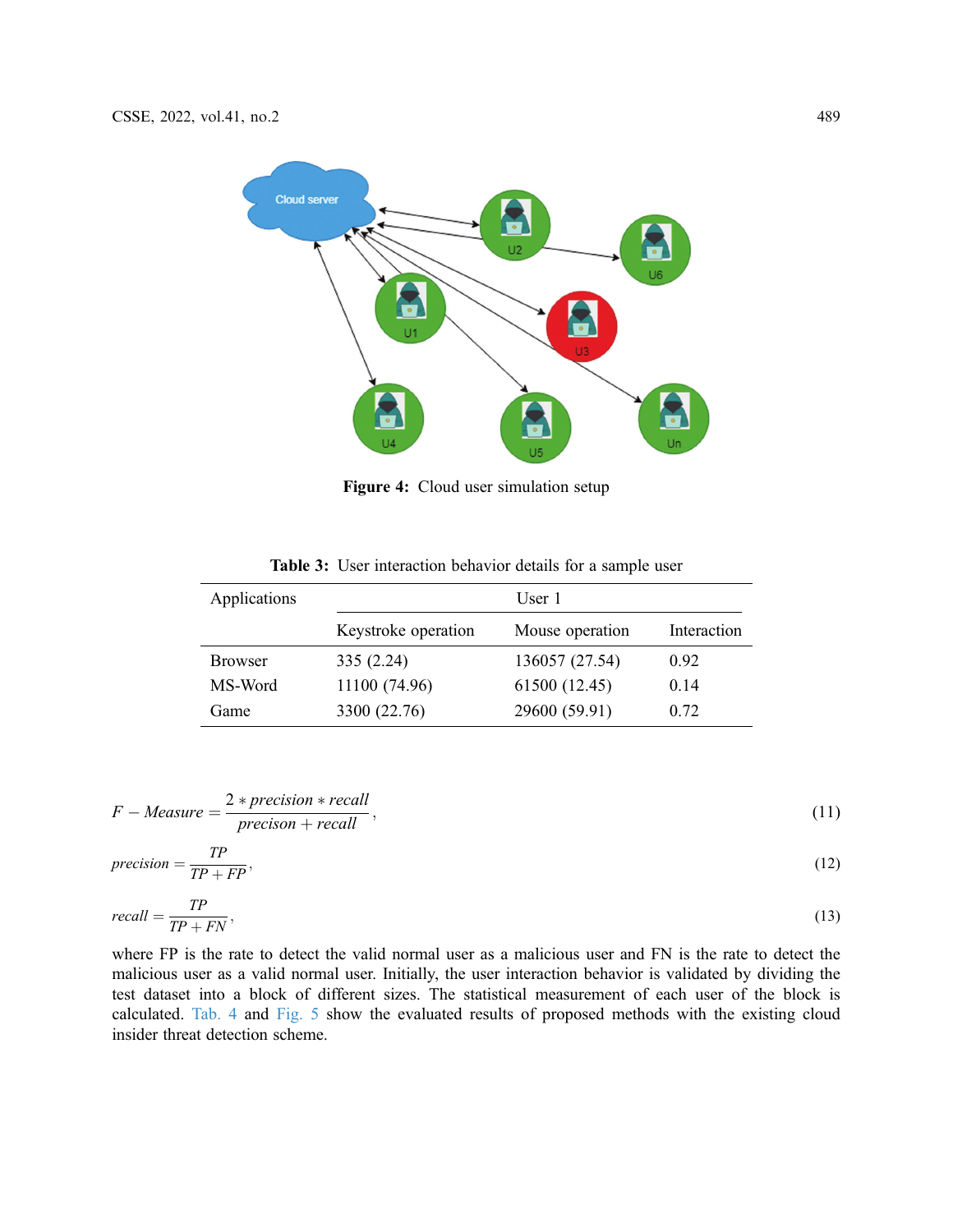| No. of data in | F-Measure            |                       |                          |  |
|----------------|----------------------|-----------------------|--------------------------|--|
| the block      | Wang et al.<br>(SVM) | Nathezhtha<br>(ILSTM) | Proposed system<br>(DBN) |  |
| 500            | 0.5                  | 0.7                   | 0.9                      |  |
| 1000           | 0.6                  | 0.8                   | 0.92                     |  |
| 2000           | 0.65                 | 0.82                  | 0.95                     |  |
| 2500           | 0.72                 | 0.86                  | 0.97                     |  |
| 3000           | 0.81                 | 0.89                  | 0.98                     |  |

<span id="page-11-0"></span>Table 4: F-measure comparison of cloud insider threat detection methods

F-Measure of proposed insider threat detection

<span id="page-11-1"></span>

Figure 5: F-measure comparison of cloud insider threat detection

<span id="page-11-2"></span>[Figs. 5](#page-11-1) and [6](#page-11-2) show that the proposed system evaluation results are outperforming with high accuracy and F-measure score than those of the existing methods. The measurement of block size also improves the performance of the system. The smaller block size obtains a minimum accuracy compare with the higher block size. The proposed insider threat detection with deep learning network DBN obtains an accuracy of 99% and an F-score of 98%, which are higher than those of the other two approaches. The higher accuracy and F-score prove that the proposed system detection rate is highly efficient in finding malicious cloud users.



Figure 6: Accuracy comparison of cloud insider threat detection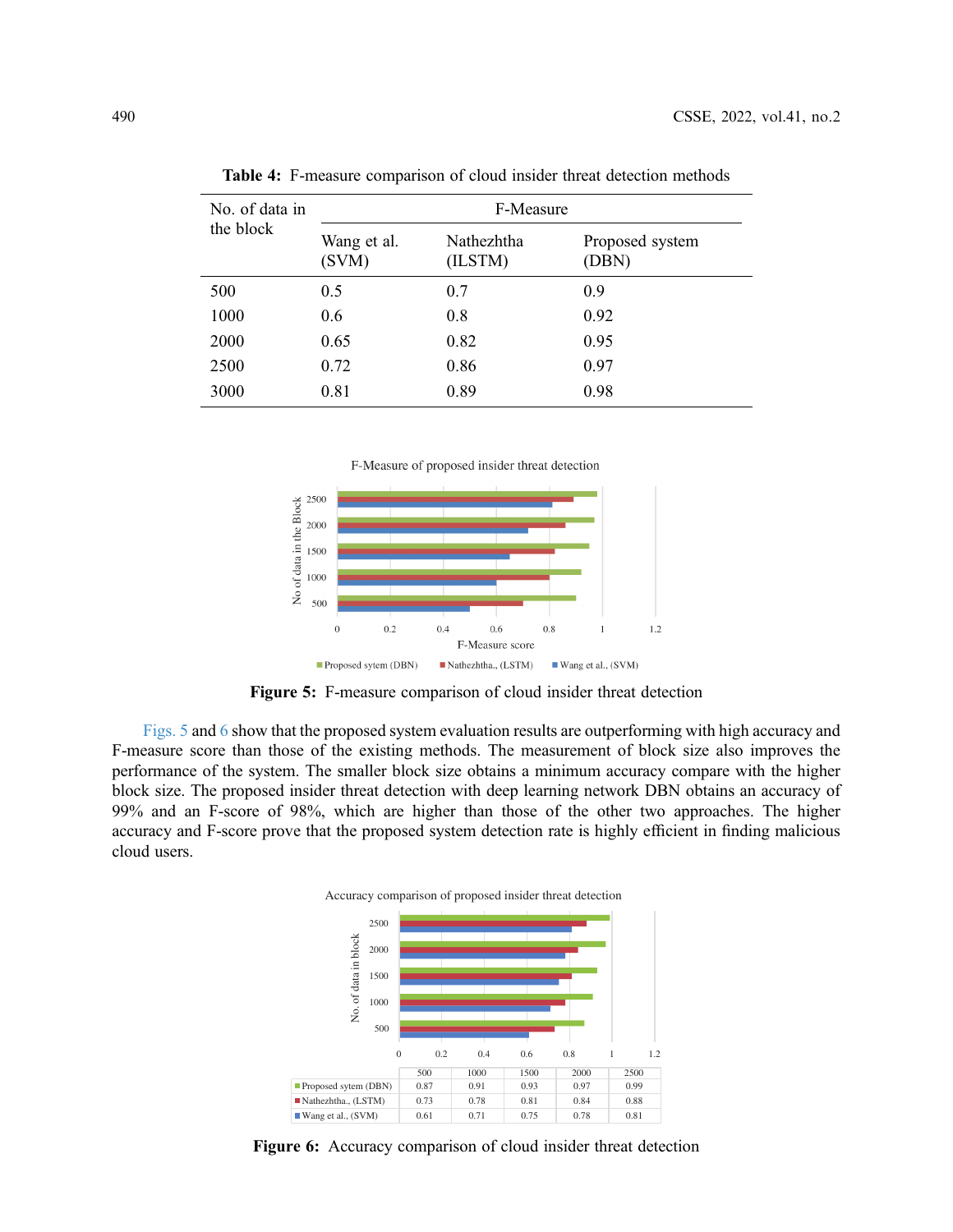#### 5 Conclusions

This article tends to achieve high performance in insider attack detection. Internal attackers always seem to be very intelligent to hide as an attacker and work as a trusted authority. IT makes every communication possible via networks with high-speed digital processing techniques. When the world is very happy to establish and use digital communications, others are unhappy because of insider attackers of sensitive and confidential data in the networks. In our article, we introduce the user interaction behavior pattern with a deep belief neural network. The behavior of the user is recognized through detecting mouse movements and clicks and keystrokes in their system and is collected for the training layer in DBN. This study shows the results based on trained pattern unauthorized entry. The accuracy of the proposed model is improved when compared with that of SVM and LSTM. DBN is an ML model, which acts like a neuron based on available knowledge and produces 99% outperforming results.

In future studies, the ensemble deep learning models can be used for detecting the internal attacks in most sensitive applications, such as the military, hospitals, and banking. An ensemble method proves its efficiency and performance in many applications.

Funding Statement: The authors received no specific funding for this study.

Conflicts of Interest: The authors declare that they have no conflicts of interest to report regarding the present study.

#### References

- <span id="page-12-0"></span>[1] I. Homoliak, F. Tofalini, J. D. Guarnizo, Y. Elovici and M. Ochoa, "Insight into insiders: A survey of insider threat taxonomies, analysis, modeling, and countermeasures," ACM Computing Surveys, vol. 52, no. 2, pp. 1–40, 2019.
- <span id="page-12-1"></span>[2] M. N. Al-Mhigani, R. Ahmad, Z. Z. Abidin, W. M. Yassin, A. Hassan et al., "A new taxonomy of insider threats: An initial step in understanding authorised attack," Information System Management, vol. 1, pp. 343–359, 2018.
- <span id="page-12-2"></span>[3] J. Kim, M. Park, H. Kim, S. Cho and P. Kang, "Insider threat detection based on user behavior modeling and anomaly detection algorithms," Applied Sciences, vol. 9, no. 19, pp. 1–21, 2019.
- <span id="page-12-3"></span>[4] T. Qiu, H. Wang, K. Li, H. Sheng, A. Sangaiah et al.,"A novel machine learning algorithm for spammer identification in industrial mobile cloud computing," IEEE Transaction on Industrial Informatics, vol. 15, no. 4, pp. 2349–2359, 2015.
- <span id="page-12-4"></span>[5] N. Nguyen, P. Reiher and G. H. Kuenning, "Detecting insider threats by monitoring system call activity," in Proc. ISW, West Point, NY, USA, pp. 45–52, 2003.
- <span id="page-12-5"></span>[6] R. V. Yampolskiy and V. Govindaraju, "Behavioural biometrics: A survey and classification," International Journal of Biometrics, vol. 1, no. 1, pp. 81–113, 2008.
- <span id="page-12-6"></span>[7] F. Monrose, M. K. Reiter and S. Wetzel, "Password hardening based on keystroke dynamics," International Journal of Information Security, vol. 1, no. 2, pp. 69–83, 2002.
- <span id="page-12-7"></span>[8] K. S. Killourhy and R. A. Maxion, "Comparing anomaly-detection algorithms for keystroke dynamics," in Proc. DSN, Lisbon, Portugal, pp. 125–134, 2009.
- <span id="page-12-8"></span>[9] CENELEC-EN 50133-1, "Alarm systems. access control systems for use in security applications. part 1:System requirements," Belgium, 1996. [Online]. Available: [https://standards.globalspec.com/std/390063/EN%2050133-](https://standards.globalspec.com/std/390063/EN%2050133-1) [1](https://standards.globalspec.com/std/390063/EN%2050133-1).
- <span id="page-12-9"></span>[10] Y. Liao and V. R. Vemuri, "Using text categorization techniques for intrusion detection," in Proc. USENIX Security Symposium, vol. 12, pp. 51–59, 2002.
- <span id="page-12-10"></span>[11] D. Y. Yeung and Y. Ding, "Host-based intrusion detection using dynamic and static behavioral models," Pattern Recognition, vol. 36, no. 1, pp. 229–243, 2003.
- <span id="page-12-11"></span>[12] S. Mathew, M. Petropoulos, H. Q. Ngo and S. Upadhyaya, "A datacentric approach to insider attack detection in database systems," in Proc. RAID, Ottawa, Ontario, Canada, pp. 382–401, 2010.